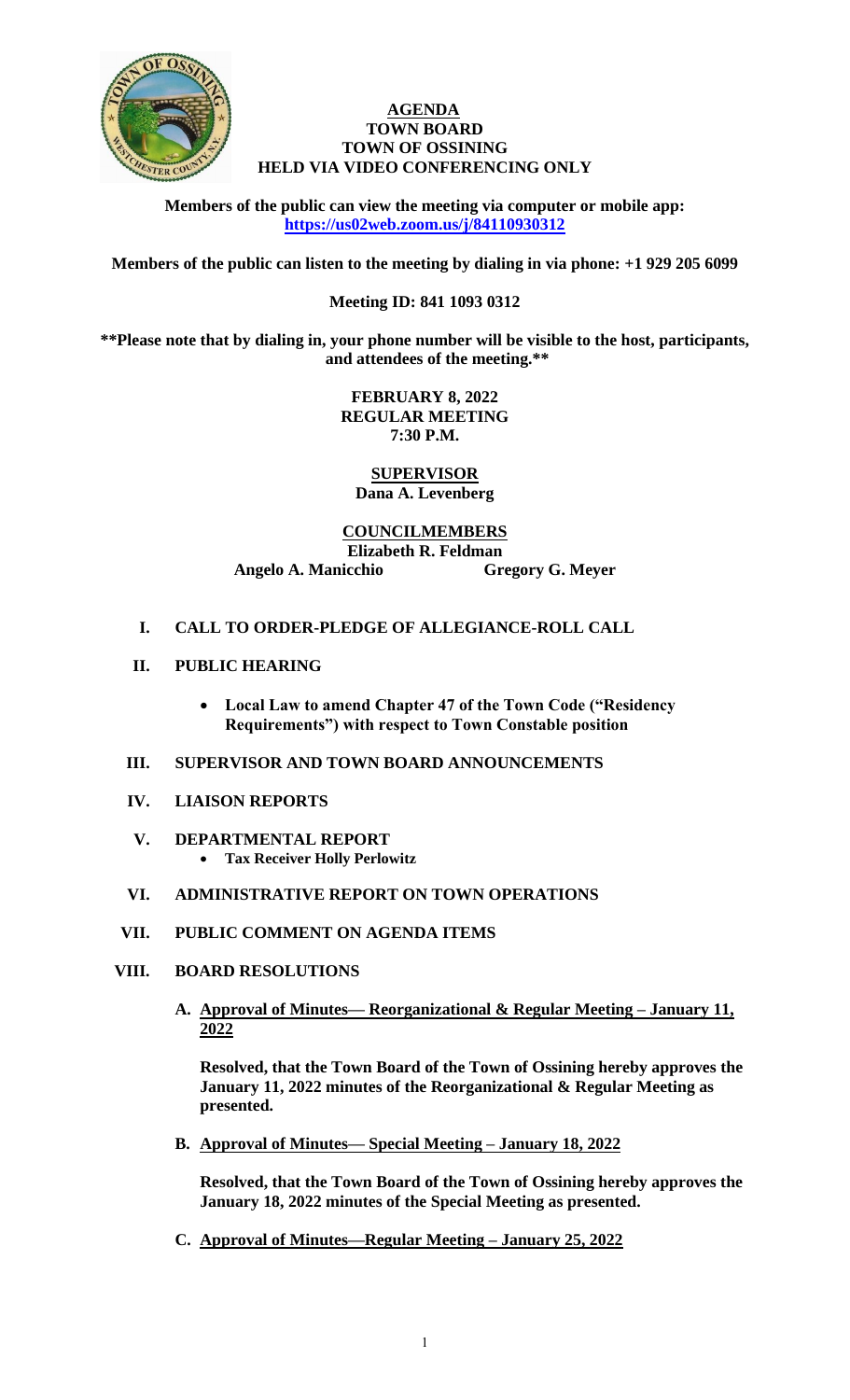**Resolved, that the Town Board of the Town of Ossining hereby approves the January 25, 2022 minutes of the Regular Meeting as presented.**

**D. Approval of Voucher Detail Report**

**Resolved, that the Town Board of the Town of Ossining hereby approves the Voucher Detail Report dated February 8, 2022 in the amount of \$173,202.07 for 2021 and \$283,005.87 for 2022 for a grand total of \$456,207.94.**

**E. Resolution – Local Law # 1 of 2022 – Increase Real Property Tax Exemption Available to Veterans**

**WHEREAS, State law permits taxing jurisdictions to provide for certain levels of real property tax exemptions to different categories of eligible veterans; and**

**WHEREAS, the Town currently does not offer certain real property tax exemptions and does not provide for other tax exemptions at the highest possible level; and**

**WHEREAS, the Town Board values and appreciates the service of veterans and desires to provide them with the greatest opportunity for real property tax exemptions available under State law; and**

**WHEREAS, the Town Board held a duly noticed public hearing at its regular meeting on Tuesday, January 25, 2022 via videoconferencing in accordance with Chapter 1 of the Laws of 2022 of the State of New York, and members of the public having the opportunity to attend and be heard, the public hearing was closed on January 25, 2022; and**

**WHEREAS, a Short Environmental Assessment Form, Part 1 was prepared pursuant to the State Environmental Quality Review Act ("SEQRA"); and**

**WHEREAS, said local law has been on the desks of the members of the Town Board of the Town of Ossining for at least seven days, exclusive of Sunday, prior to the adoption of this resolution, and**

#### **NOW THEREFORE,**

**BE IT RESOLVED, the Town Board hereby determines this action is not subject to SEQRA as it will not affect the environment, but to the extent it has been determined that this action may affect the environment, the Town Board adopts a Negative Declaration determining this action does not have the potential to have any significant adverse environmental impacts as the State Legislature has already authorized these exemptions and the Town Assessor provided a fiscal analysis to demonstrate that while the potential benefits to eligible Town veterans could be substantial, the offset to other Town residents would be minimal; and**

**BE IT FURTHER RESOLVED, the Town Board, after due deliberation, finds that it is in the best interest of the Town to adopt said local law, and the Town Board hereby adopts Local Law # 1 of 2022 entitled Amendments to Chapter 180 ("Taxation") of the Town Code to Increase the Real Property Tax Exemptions Available to Veterans; and** 

**BE IT FURTHER RESOLVED, the Town Clerk is directed to enter said local law in the minutes of this meeting into the local law book for the Town of Ossining; to publish said minutes in a newspaper published in the town, if any, or in such newspaper published in the county in which such town may be located having a circulation in such town, and affidavits of said publication shall be filed with the Town Clerk; and to file a copy of said local law with the Secretary of State of New York.**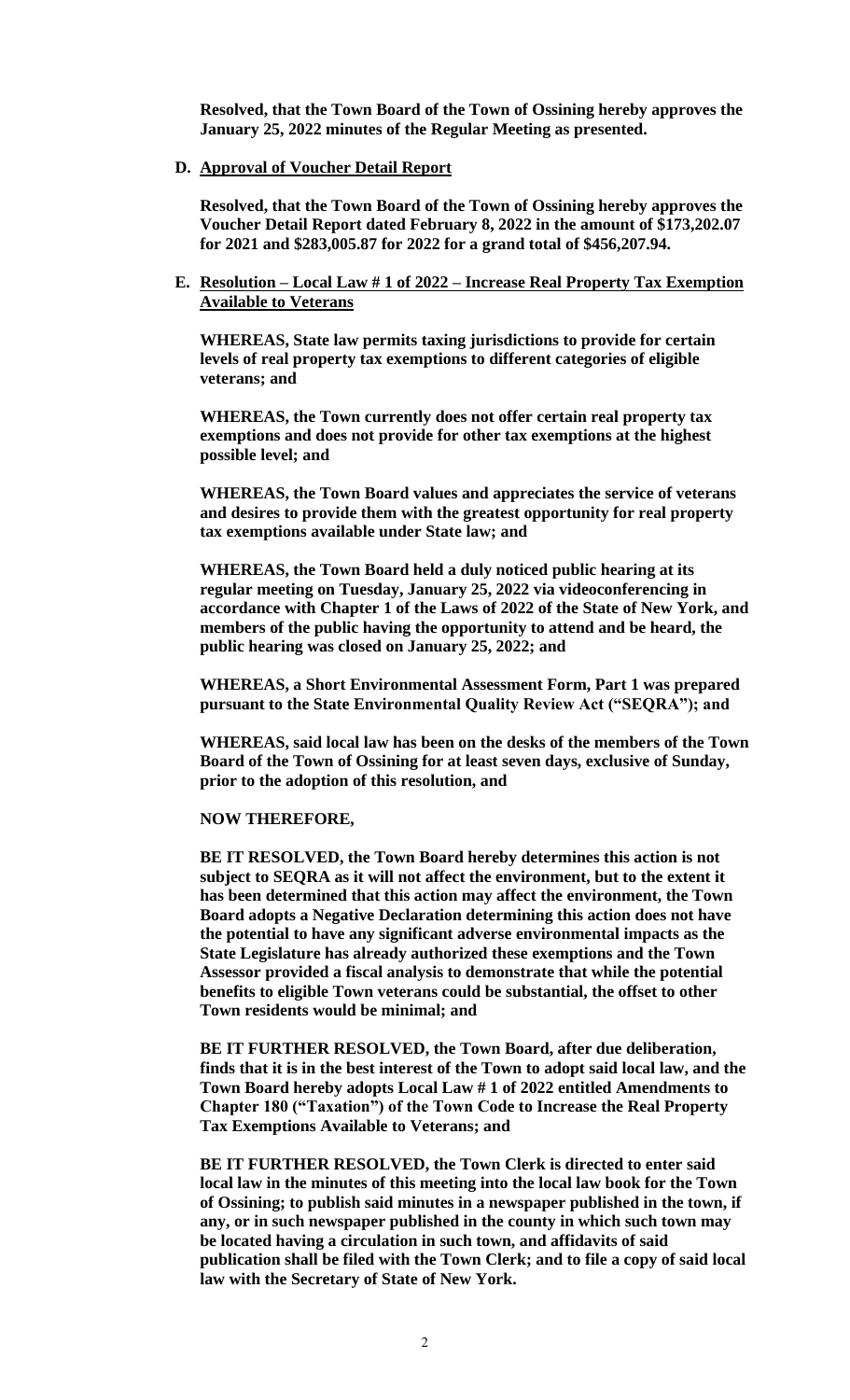### **F. Resolution – Local Law # 2 of 2022 – Residency Requirements for Town Constables**

**WHEREAS, due to the stringent qualification requirements established by Westchester County for the Court Attendant position, the Town has found it difficult to find qualified individuals for this position who reside within the Town of Ossining, and**

**WHEREAS, as a result, the Town Board amended the Town Code in 2020 to expand the permitted residency for the Court Attendant position beyond the Town of Ossining in order to ensure the Town can hire qualified individuals to serve in this important position to protect the Justice Court staff and members of the public visiting the Justice Court; and**

**WHEREAS, for personnel consistency and efficiency, the Town desires to hire individuals to serve in the Town Constable position who can/do also serve in the Court Attendant position; and**

**WHEREAS, the Town Board held a duly noticed public hearing at its regular meeting on Tuesday, February 8, 2022 via videoconferencing in accordance with Chapter 1 of the Laws of 2022 of the State of New York, and members of the public having the opportunity to attend and be heard, the public hearing was closed on February 8, 2022; and**

**WHEREAS, a Short Environmental Assessment Form, Part 1 was prepared pursuant to the State Environmental Quality Review Act ("SEQRA"); and**

**WHEREAS, said local law has been on the desks of the members of the Town Board of the Town of Ossining for at least seven days, exclusive of Sunday, prior to the adoption of this resolution, and**

#### **NOW THEREFORE,**

**BE IT RESOLVED, the Town Board hereby determines this action is not subject to SEQRA as it will not affect the environment, but to the extent it has been determined that this action may affect the environment, the Town Board adopts a Negative Declaration determining this action does not have the potential to have any significant adverse environmental impacts as this action will improve the environment by ensuring the Town can hire qualified individuals to protect the Justice Court staff and members of the public visiting the Justice Court; and**

**BE IT FURTHER RESOLVED, the Town Board, after due deliberation, finds that it is in the best interest of the Town to adopt said local law, and the Town Board hereby adopts Local Law # 2 of 2022 entitled Amendment to Chapter 47 of the Town Code with respect to Town Constable residency; and** 

**BE IT FURTHER RESOLVED, the Town Clerk is directed to enter said local law in the minutes of this meeting into the local law book for the Town of Ossining; to publish said minutes in a newspaper published in the town, if any, or in such newspaper published in the county in which such town may be located having a circulation in such town, and affidavits of said publication shall be filed with the Town Clerk; and to file a copy of said local law with the Secretary of State of New York.**

#### **G. 2022 Cabaret License – Maya Riviera Bar and Restaurant**

**Whereas, Maya Riviera Bar and Restaurant, 518 North State Road, Briarcliff Manor (the "Applicant") has filed an application for a Cabaret License for the calendar year 2022; and**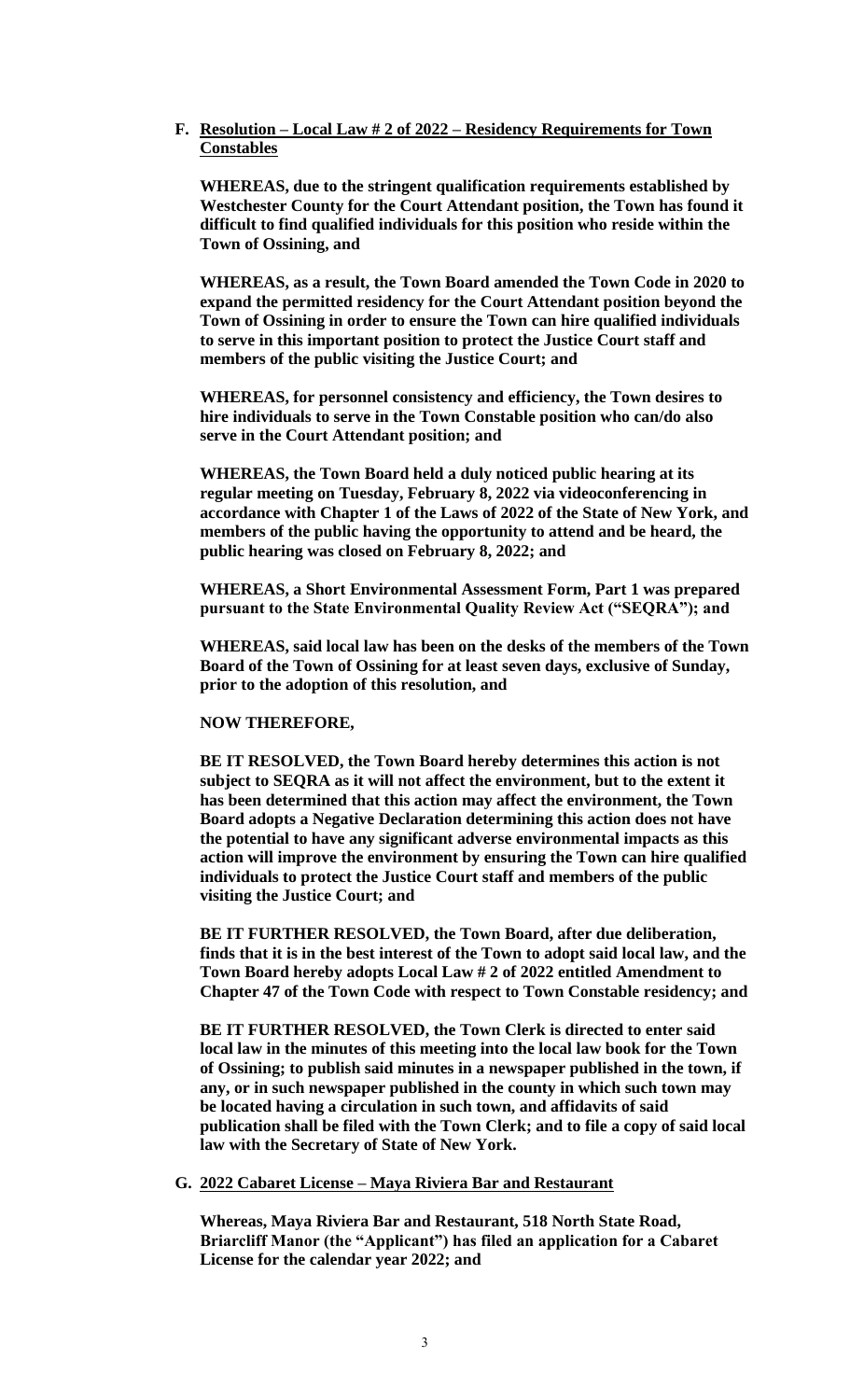**Whereas, in 2018 the Town Board authorized the Applicant to play amplified music until 1 a.m. on Fridays and Saturdays on a provisional basis, and in 2020 the Town Board also authorized the Applicant to play amplified music until 1 a.m. on Sundays through Thursdays on a provisional basis; and**

**Whereas, the Applicant again requests to be able to play amplified music until 1 a.m. every night; and**

**Whereas, the Town Board is authorized under Chapter 68 of the Town Code (Section 68-20(B)) to extend hours a cabaret may play amplified music beyond what is permitted in the Code where it deems it appropriate and consistent with the public safety and welfare; and**

**Whereas, the Town Board has reviewed the 2022 application and attachments thereto, and has solicited input from involved departments, including the Police Department and Building Department, both of which recommended granting the application; and**

**Whereas, the Town Board held a duly noticed public hearing at its regular meeting on Tuesday, January 25, 2022 via videoconferencing in accordance with Chapter 1 of the Laws of 2022 of the State of New York, at which time no members of the public appeared to speak on the application, and the public hearing was closed on January 25, 2022; and**

**Whereas, based upon the record before the Board on this application, the Board wishes to, and determines it is appropriate to, allow the Applicant to continue to play amplified music until 1 a.m. for the calendar year 2022; and**

**Now therefore,** 

**Be it Resolved, that the Town Board of the Town of Ossining hereby approves the application of the Maya Riviera Bar and Restaurant, 518 North State Road Briarcliff Manor, in the Unincorporated Area of the Town of Ossining, for a Cabaret License for the calendar year 2022, subject to the following limitations and conditions:** 

**1. The music played on site will consist only of (a) a Mariachi Band consisting of 3-5 members using guitars, trumpets, drums and/or other mariachi band instruments or (b) a DJ using a Karaoke Machine** 

**2. Amplified music shall be allowed every day of the week from 11:00 a.m. to 1:00 a.m.**

**Be it further Resolved, the Town Board finds that based upon the lack of complaints from the public or the Town's departments and the positive role the Applicant's establishment plays in the community that it is appropriate and consistent with the public safety and welfare to allow the Applicant to play amplified until 1:00 a.m., but reserves the right to revisit this determination in subsequent years and make any modifications to the hours during which amplified music is permitted that the Town Board deems necessary based upon the circumstances presented at that time, and**

**Be it further Resolved, the conditions on this cabaret license are only for the 2022 calendar year and the Town Board reserves the right to modify, add to and/or eliminate any and all conditions when considering the Applicant's application for a cabaret license renewal for the 2023 calendar year in accordance with Chapter 68 of the Town Code.**

#### **H. Finance – Ambulance District Budget Amendment**

**Whereas, in response to the COVID-19 pandemic, the Ossining Volunteer Ambulance Corps (OVAC) established a community paramedicine program to provide additional healthcare services to residents in the Town of**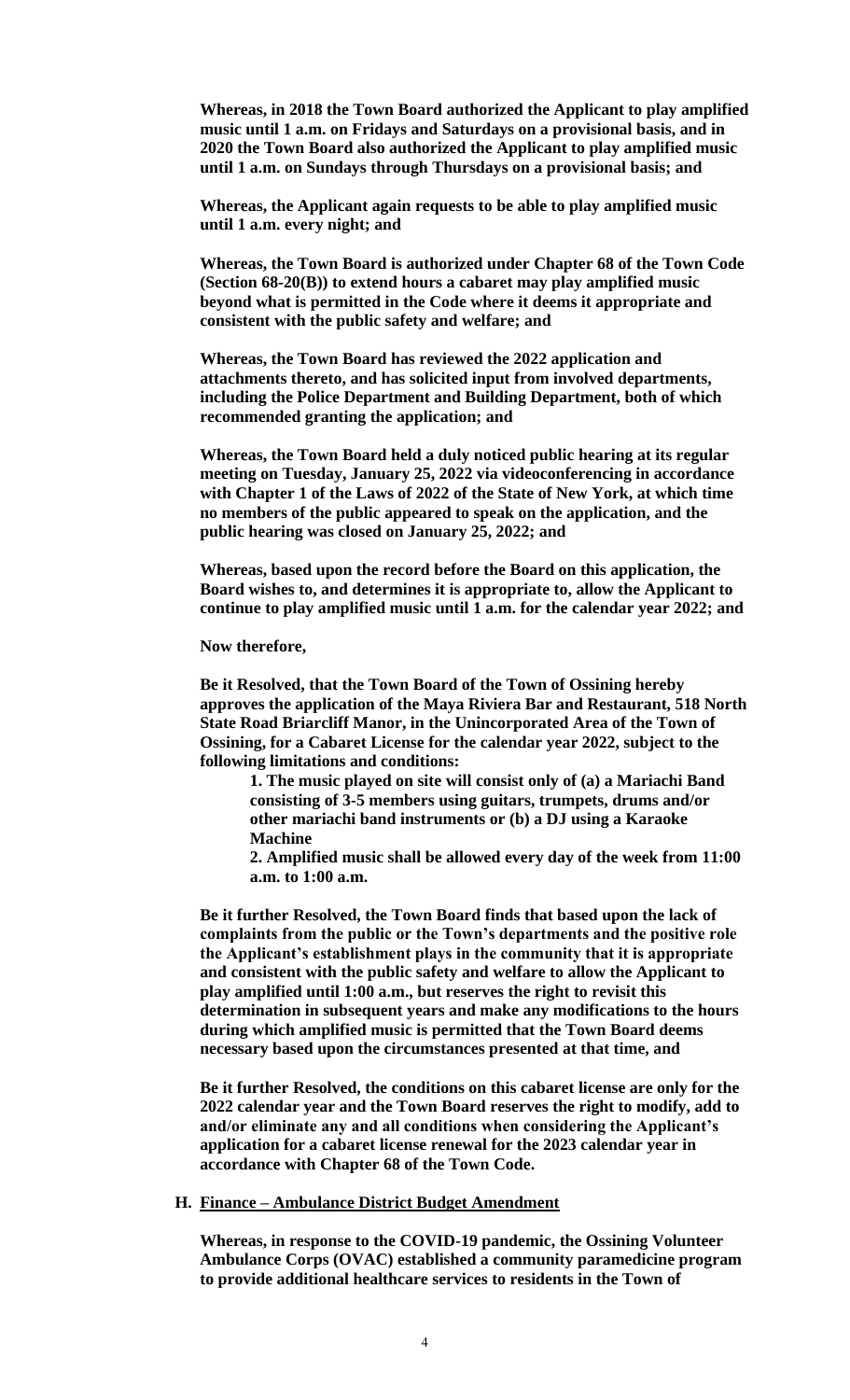**Ossining, and Westchester County as a whole, including COVID-19 testing and vaccinations; and**

**Whereas, OVAC provides these services free of charge with funding coming from various sources, including New York State and the Town of Ossining via an appropriation of \$50,000 from Ambulance District Fund Balance in November 2021 for COVID-19 molecular test kits; and** 

**Whereas, during the months of December 2021 and January 2022, the Ossining community and the surrounding New York metropolitan area experienced a sharp increase in COVID-19 cases as a result of the Omicron variant and OVAC administered nearly 6,000 tests to the community during that time period alone; and** 

**Whereas, as a result of the exponential increase in demand for COVID-19 tests in the late fall and winter of 2021-2022, the \$50,000 appropriation from the Town was expended faster than anticipated; and**

**Whereas, the Town Board recognizes that free, molecular testing provided by OVAC continues to be essential to the Ossining community's response to the ongoing COVID-19 pandemic; and** 

**Whereas, the Town's Ambulance District Fund currently has \$ 83,431.94 in fund balance accumulated at 2021 year end; and**

**Whereas, the Town wishes to transfer \$30,000 from the Ambulance District Fund Balance to the Contractual Services expenditure account for payment of up to \$30,000 of costs incurred by the Ossining Volunteer Ambulance District for COVID-19 testing and supplies, so molecular tests can continue to be provided to members of the community at no charge, now therefore be it**

| <b>Increase Ambulance District Fund Appropriations (2021):</b>     |                                 |               |
|--------------------------------------------------------------------|---------------------------------|---------------|
| <b>Account No.</b>                                                 | <b>Account Name</b>             | <b>Amount</b> |
| 660 4540.520                                                       | <b>Ambulance – Services</b>     | \$30,000.00   |
|                                                                    |                                 |               |
| <b>Total Increase Ambulance District Fund Appropriations</b>       |                                 | \$30,000.00   |
|                                                                    |                                 |               |
| <b>Increase Ambulance District Fund Estimated Revenues (2021):</b> |                                 |               |
| <b>Account No.</b>                                                 | <b>Account Name</b>             | <b>Amount</b> |
| 660 0600.4795                                                      | <b>Ambulance – Fund Balance</b> | \$30,000.00   |
|                                                                    |                                 |               |
| <b>Total Increase Ambulance District Fund Estimated Revenues</b>   |                                 | \$30,000.00   |
|                                                                    |                                 |               |
|                                                                    |                                 |               |

**RESOLVED, the revenue and expenditure accounts are amended as follows:**

#### **I. Personnel – Assistant Automotive Mechanic**

**Resolved, that the Town Board of the Town of Ossining hereby appoints Allan Sanchez, Ossining, to the probationary position of Assistant Automotive Mechanic in the Town Highway Department, at a pro-rated annual salary of \$65,323, effective February 14, 2022.** 

**J. Contract – Removal of Snow and Ice from County Roads**

**Resolved, that the Town Board of the Town of Ossining authorizes the Supervisor to sign First Amendment to Agreement No. 15-958 with Westchester County for the Removal of Snow and Ice from County Roads.**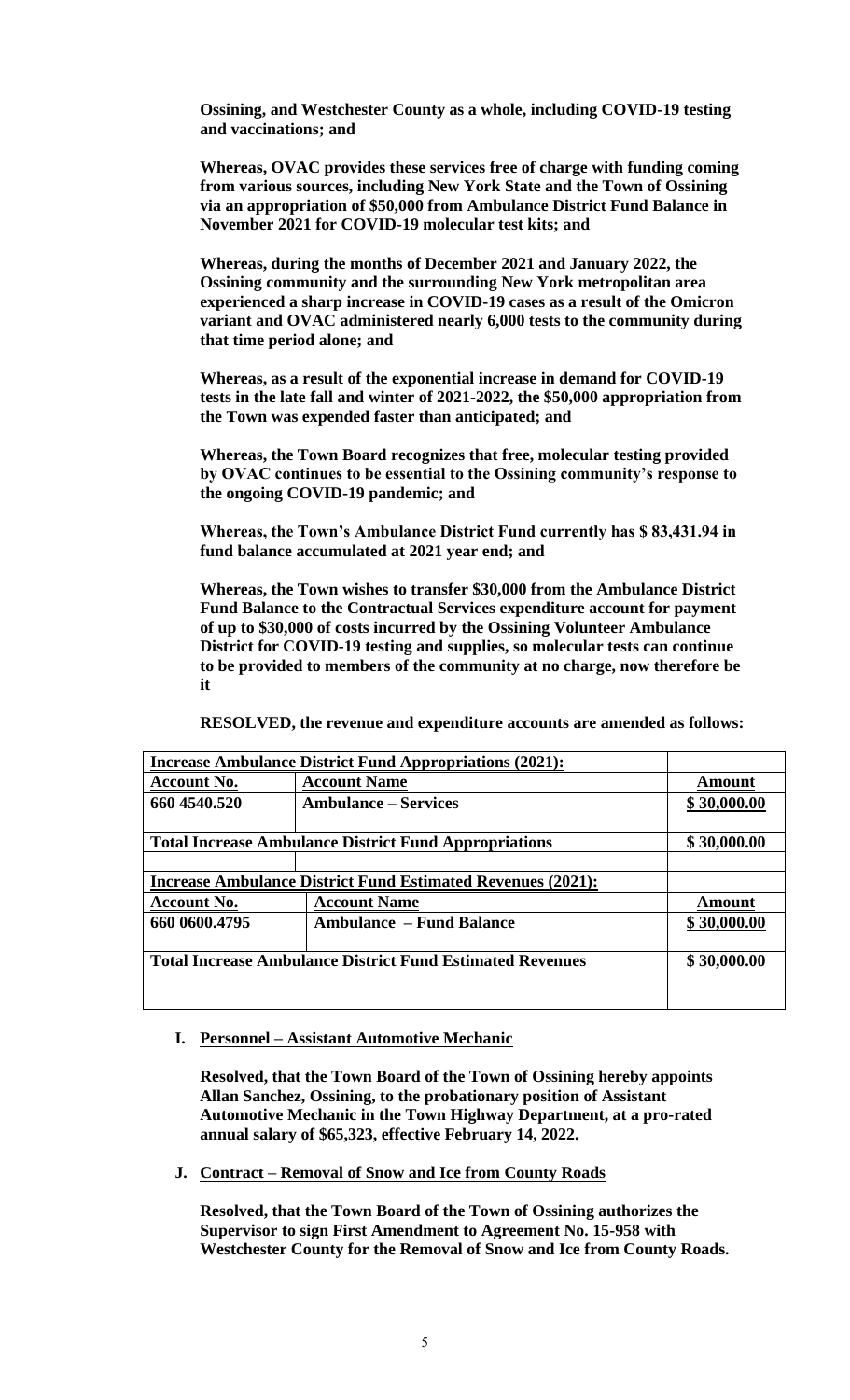**K. Call For Public Support For Immediate Action By New York State To Repair Defective Conditions And Design And Execute Safety Enhancements To Route 9a In The Town Of Ossining And Passage Of NYS Senate Bill S2988 And NYS Assembly Bill A11126**

**WHEREAS the Town Board of the Town of Ossining, in its capacity to represent the best interests of all the residents of the community, and protect the non-residents who pass through our community, recognizes the unsafe conditions existing on the portion of New York State Route 9A within the Town of Ossining; and**

**WHEREAS, the Town Board, mourns those who have lost their lives or have been seriously injured traveling this dangerous stretch of roadway, including recent accidents that have occurred at the intersection of Routes 9A and 134 in the Town of Ossining; and**

**WHEREAS, the Mayor and Board of Trustees of the Village of Briarcliff Manor, which is largely located within the Town of Ossining, through earlier mailings and emails, have documented the dangerous conditions and design defects of Route 9A, which have led to loss of life, damage to property, and a strain on municipal emergency services and the Town Board thanks the Village of Briarcliff for their efforts to document these conditions and advocate for improvements; and**

### **NOW THEREFORE,**

**BE IT RESOLVED that the Town Board hereby issues this Resolution to the Governor of the State of New York, the Commissioner of the New York State Department of Transportation and the Westchester County Executive as further evidence of the Town's concern and steadfast determination to improve these defective conditions and strongly expresses the Town Board's continuing alarm with the obsolete design and ongoing deterioration of Route 9A, together with the concomitant accidents and tragedies; and be it** 

**FURTHER RESOLVED that the Town Board does hereby urge and formally request that immediate plans be made to design, cause to execute safety enhancements, and effect appropriate travelling conditions on Route 9A and that priority be given for immediate, determined action; and be it**

**FURTHER RESOLVED that the Town Board fully supports NYS Senate Bill S2988 Co-Sponsored by Senators Peter Harckham and Elijah Reichlin-Melnick and Assembly Bill A11126 Sponsored by Assemblywoman Sandra Galef authorizing the NYS Department of Transportation to conduct a study pertaining to proposed improvements of State Route 9A in the towns of Ossining and Mount Pleasant; and be it; and be it** 

**FURTHER RESOLVED that the Town Board directs Town Staff to send copies of this resolution to State and County elected officials urging their support of the legislation.**

### **L. Resolution – Authorizing demolition of the Reuben House in Cedar Lane Park**

**WHEREAS, the Reuben House is located in Cedar Lane Park and has been uninhabited for many years; and**

**WHEREAS, in addition to being an eyesore, the Reuben House also presents a safety hazard as the Building Inspector has deemed it uninhabitable but yet individuals have trespassed in the structure; and**

**WHEREAS, the Town has been advised that to use the structure for anything but a residential purpose (which would not be conducive to its**